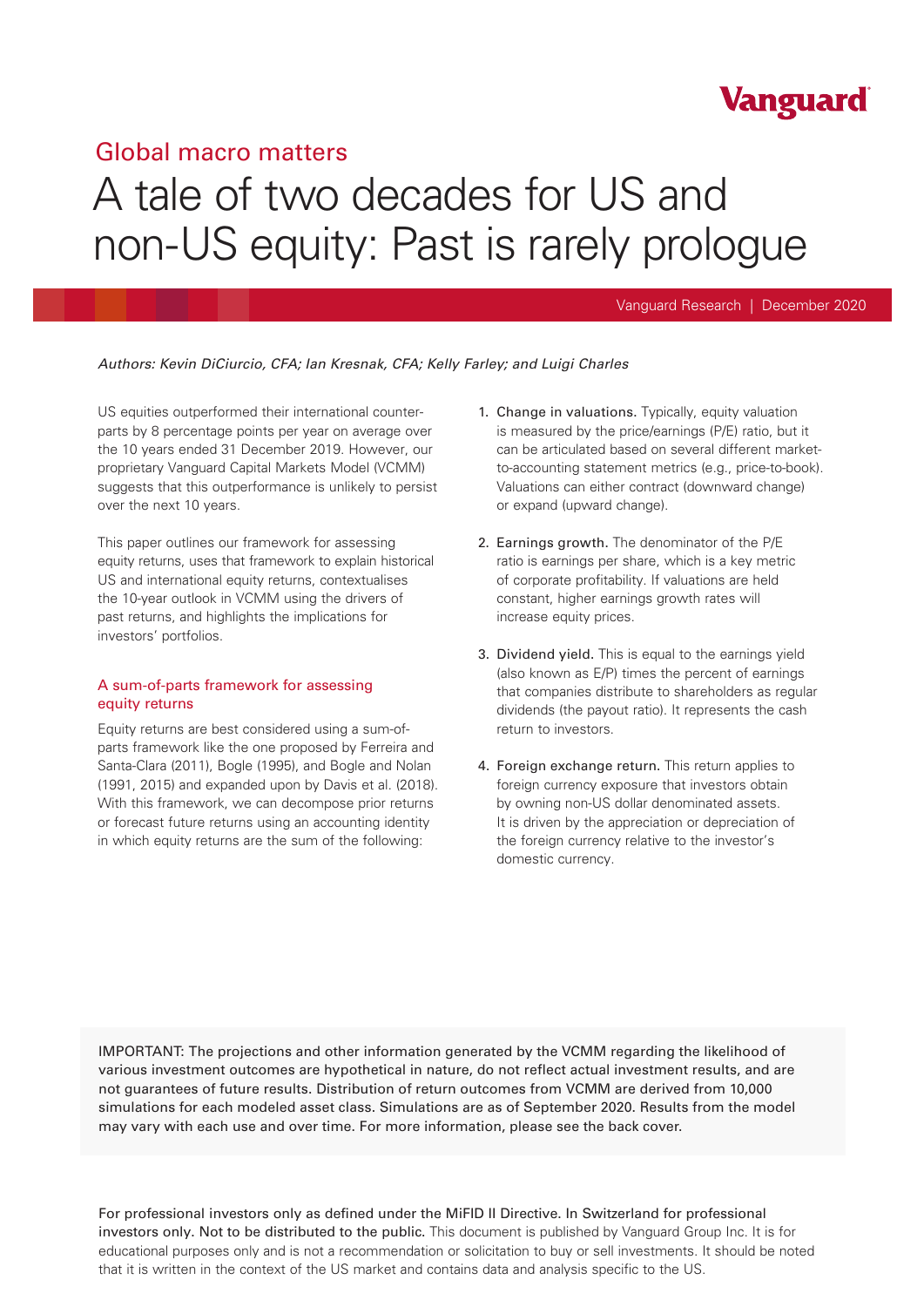Figure 1 shows how these four drivers contributed to the outperformance of US equities over the 10 years ended 31 December 2019.1

## Explaining past results

Although the attribution shown in Figure 1 is revealing, it gives little context as to why US equities outperformed their international peers. In this section, we seek to provide that context by looking at past relative performance for each of the four parts through the lens of economic and corporate drivers.

## Changes in valuations

Any conceptual framework for the macro drivers of equity valuations is a combination of forward-looking views of fundamental macro variables such as inflation, interest rates, and economic growth, and psychological factors such as uncertainty in the macro environment and investor risk aversion. Though investor psychology is difficult to quantify, we find that a model that estimates equity valuations as a function of such fundamental factors can explain the high valuation of US equities relative to equities of other developed-market countries. In the case study for relative US to European equity valuation, we estimate a model to examine the relationships between the relative valuation and differences in 10-year trailing inflation, 10-year nominal yields, 3-year trailing GDP growth, and 3-month equity volatility. Much of the variation in relative valuations is left unexplained, as the model doesn't capture psychological factors or all aspects of market composition. Even so, we can see from the close fit between actual and predicted valuations in Figure 2 on page 3 that the macro environment does explain why US valuations rose more quickly than their European counterparts.

## Earnings growth

Earnings growth changes are the sum of changes in revenue growth and changes in profit margins. Our analysis shows that earnings have grown faster in the US than they have in other countries because of higher GDP growth rates. A positive beta coefficient of 1 in the relationship between revenue growth and nominal GDP growth indicates that average revenue growth will equal economic growth over extended periods.2 Over the past 10 years, nominal US GDP growth has exceeded international growth by an average of 1.8 percentage points per year on a market-capitalisation-weighted basis.3





Past performance is no guarantee of future returns. The performance of an index is not an exact representation of any particular investment, as you cannot invest directly in an index.

Notes: Data cover 1 January 2010, through 31 December 2019. The US equity return is represented by the MSCI USA Index return; the international equity return is represented by the MSCI ACWI ex USA Index return.

Sources: Vanguard calculations, based on data from Thomson Reuters Datastream and Global Financial Data.

- 1 Throughout this paper, US equities are represented by the MSCI USA Index; international equities, by the MSCI ACWI ex USA Index.
- 2 Based on ordinary least squares (OLS) regression of nominal year-over-year GDP and revenue growth rates, using data from the US Bureau of Economic Analysis, Oxford Economics, and FactSet. For the US regression, the intercept is 1.5 and the beta coefficient is 1.03; for the international regression, the intercept is –0.28 and the beta coefficient is 1.08. The intercept of US regression captures sources of revenue growth from other economies. For both regressions, the beta coefficient is statistically significant at the 1% level.
- 3 Using MSCI ACWI ex USA Index weights for each year from 2010 to 2019 and year-over-year change in nominal GDP at current prices (in US dollars). Our sources for our calculations were FactSet, the International Monetary Fund's World Economic Outlook database, and the US Bureau of Economic Analysis.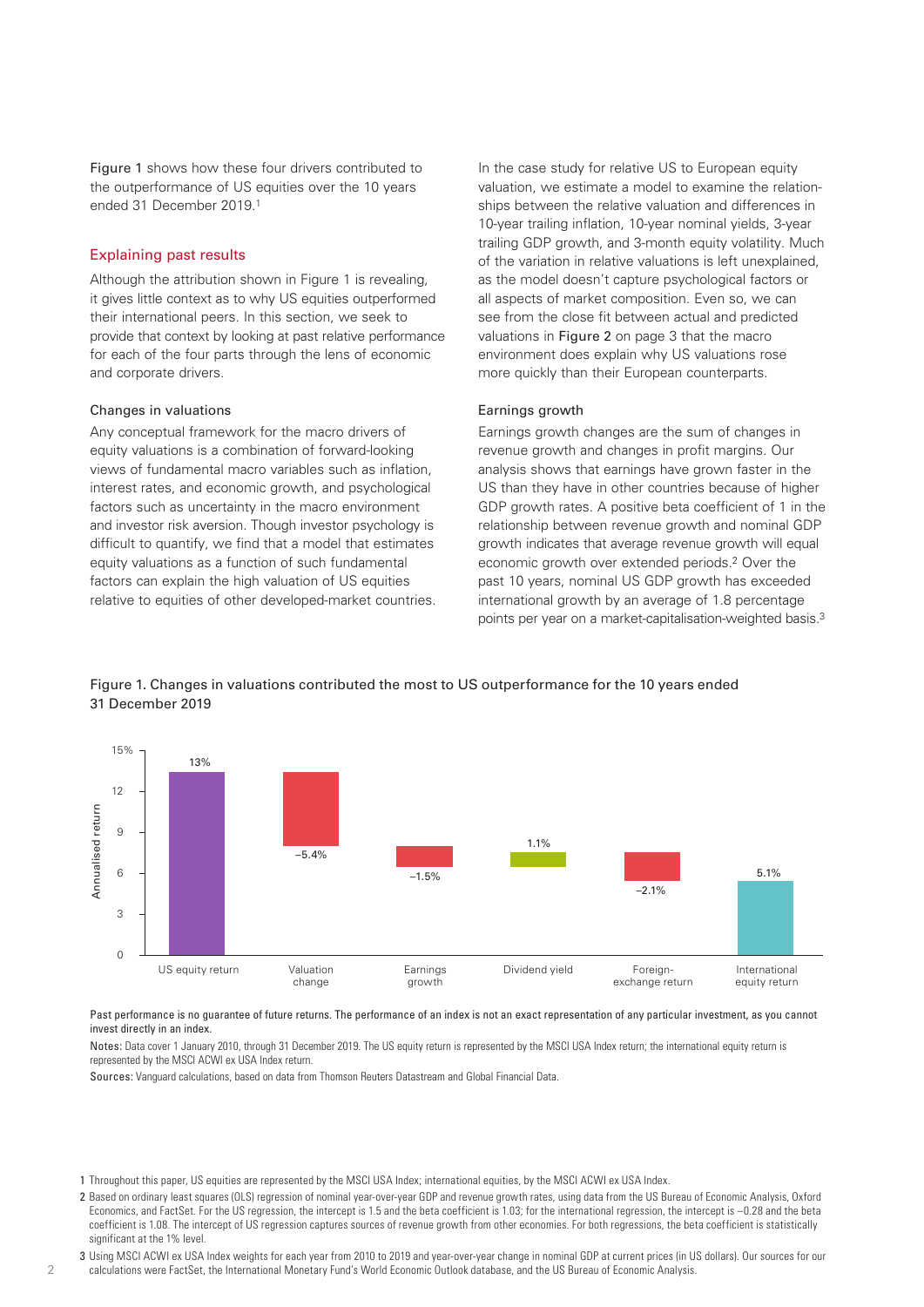Change in corporate profit margins is also an important driver of earnings growth. Figure 3 shows US profit margins going back to 1950; note the marked increase in the level of profit margins around 2000. This increase could be caused by globalisation; it occurs less than 10 years after the North American Free Trade Agreement (NAFTA) went into effect and corresponds with both a rise in US imports and exports as a percentage of GDP and China's inclusion in the World Trade Organization (WTO). Whatever the cause, average profit margins do seem to have reset higher over the past two decades, and one can argue that they will stay higher.

Although similar data series (in terms of length and consistency of approach) for other countries are difficult to obtain, it is possible to solve for the change in profit margins using the regression estimates for US and international revenue growth detailed on page 2 and the earnings growth calculated for Figure 1. When we do so, we find that, consistent with Figure 3, profit margins in the US are almost unchanged, growing modestly by 0.8% over the previous decade, whereas profit margins internationally grew by 3.0%.4



Figure 2. Macroeconomic factors explain the higher CAPE ratios in the US compared with Europe

Notes: Data cover 1 January 2010, through 30 September 2020. The figure shows how the cyclically adjusted price-to-earnings (CAPE) ratio for US equities, as represented by the MSCI USA Index, compared with the CAPE ratio for European equities, as represented by the MSCI Europe Index. Both the predicted and actual comparisons are shown. We used a vector autoregression model with four lags. The fact that both lines trend upward suggests that the predicted ratio of US-to-European equity valuations (based on macroeconomic fundamentals) rose at the same rate as the actual ratio of the two region's CAPEs over the 10-year period.



Figure 3. Corporate profit margins in the US took a step up at the turn of the century

Notes: Data cover 15 February 1950, through 15 May 2020. Corporate profit margins are after tax and with inventory valuation adjustment and capital consumption adjustment. Source: The US Bureau of Economic Analysis.

<sup>4</sup> Nominal GDP growth was 3.7% in the US and 1.9% for the market-capitalisation-weighted countries in the MSCI ACWI ex USA Index during the 10 years ended December 2019. Using estimated revenue growth in a reordered equation for earnings growth whereby change in profit margins = earnings growth – revenue growth, we calculate that profit margins grew 0.8% in the US and 3.0% internationally over the same period.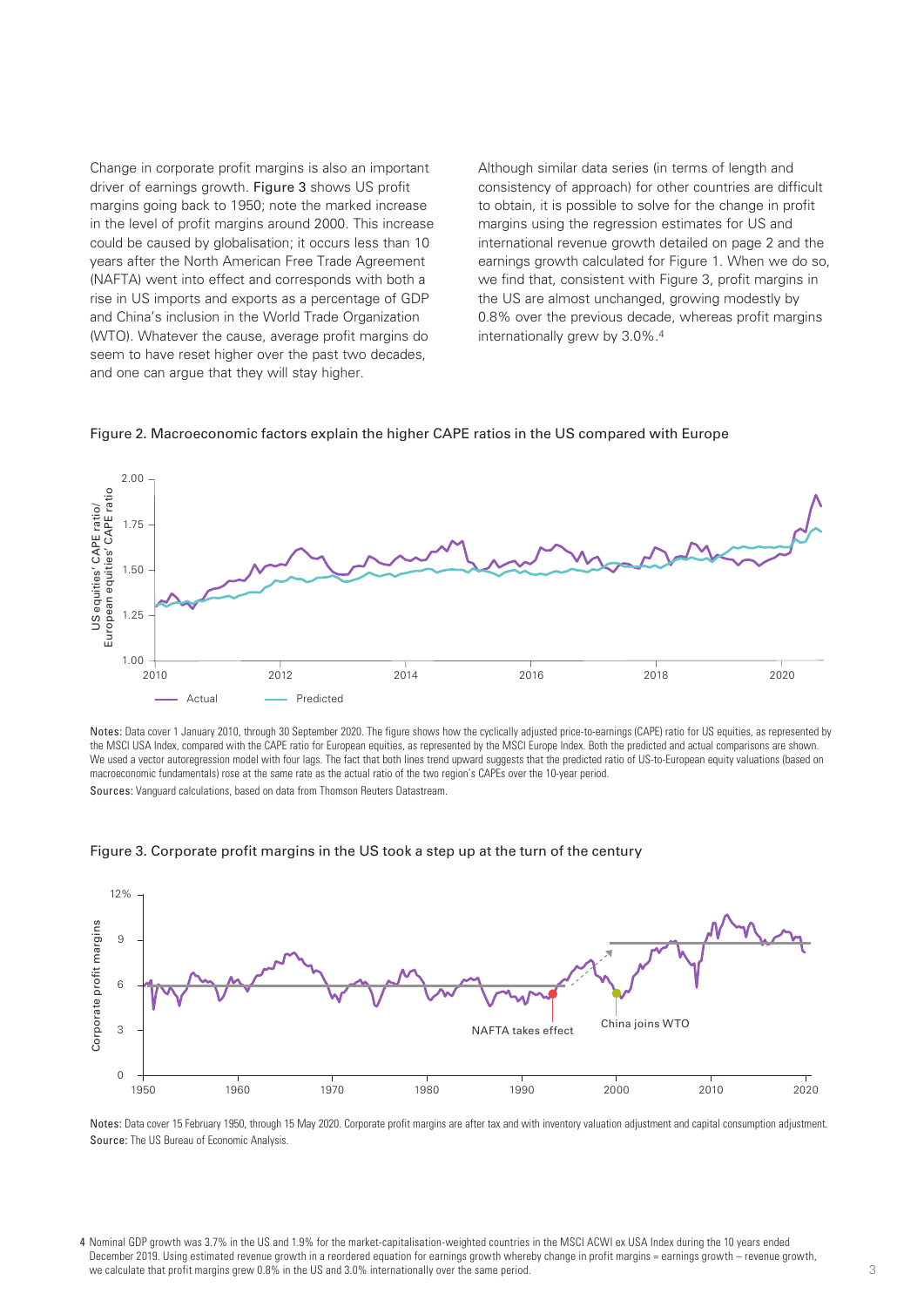Taken together, our analyses of revenue and profit margins over the past decade are in line with the decomposition shown in Figure 1, where earnings growth contributes 1.5 percentage points to US equity outperformance. On a relative basis, revenue grew 3.6 percentage points more per year in the US compared with the rest of the world, thanks to higher GDP growth and revenue growth from abroad, while the change in profit margins was 2.2 percentage points less in the US compared with the rest of the world.5

## Dividend yield

Dividend yield is the product of earnings yield and the payout ratio, and the lower dividend yield in the US over the past decade can be explained by both of these factors. The lower earnings yield (inverse of the P/E ratio) in the US is the result of higher equity market valuations, and market composition is an important determinant of payout ratio. Over the past few decades, the growth tilt in US broad market indexes relative to international peers has supported higher retained earnings and a 10% lower payout ratio in the US compared with international markets.6

## Foreign currency returns

 $\Delta$ 

The past 20 years of US dollar performance can best be described as two divergent decades. For the 10 years ended 31 December 2010, dollar depreciation contributed 3% to a US-based investor's return on non-US assets. Over the next decade, on the other hand, dollar appreciation contributed a 1.5% loss to returns on international assets held by the same investor. Vanguard's fair-value framework for currencies suggests that trade, productivity, and interest rate differences explain most of the change in real exchange

rates (Aliaga-Díaz et al., 2019). As the US economy expanded faster than its developed-market peers and US asset prices rose, demand for US dollars increased and the currency appreciated.

## The next 10 years

The VCMM models the uncertainty in all sum-of-parts components and the asset returns to form a full probability distribution of projected return outcomes. As shown in Figure 4 on page 5, the sum-of-parts framework used earlier to decompose historical returns can also be used to explain our forward-looking expectation, which we define as the median of the projected return distribution. We expect higher international equity returns over the next decade compared with the last, and we believe that US equity returns will be about 8 percentage points lower than the last decade on an annualised basis.

The lower return expectations for US relative to international equity are mainly a function of the higher initial valuations in the US Our reasoning here is based on the statistical relationship highlighted in Figure 5 on page 5 for both US and international equities. The scatterplots in this figure show an inverse relationship between starting valuations, measured as the ratio of the broad equity market price to the 10-year rolling average of inflation-adjusted earnings, and future 10-year returns. In their research on forecasting stock returns, Davis et al. (2018) find evidence of mean reversion in equity valuations that is conditional on the inflation and interest rate environment.7 Our expectation for valuation contraction in the US over the next 10 years accounts for 2.2 percentage points of the difference in expected returns.

<sup>5</sup> A 1.8 percentage point revenue growth plus a 0.4 percentage point profit margin contraction in the US equals an earnings growth differential of 1.4 percentage points which is very close to the 1.5 percentage point differential shown in Figure 1.

<sup>6</sup> Growth tilt trends are based on Morningstar Style Box weights for Vanguard Total Stock Market ETF and Vanguard Total International Stock ETF, which had growth allocations of 32% and 25%, respectively; the difference in the allocations was largely because of sector differences. (The Morningstar Style Box is a nine-square grid that provides a graphical representation of the "investment style" of stocks and mutual funds.)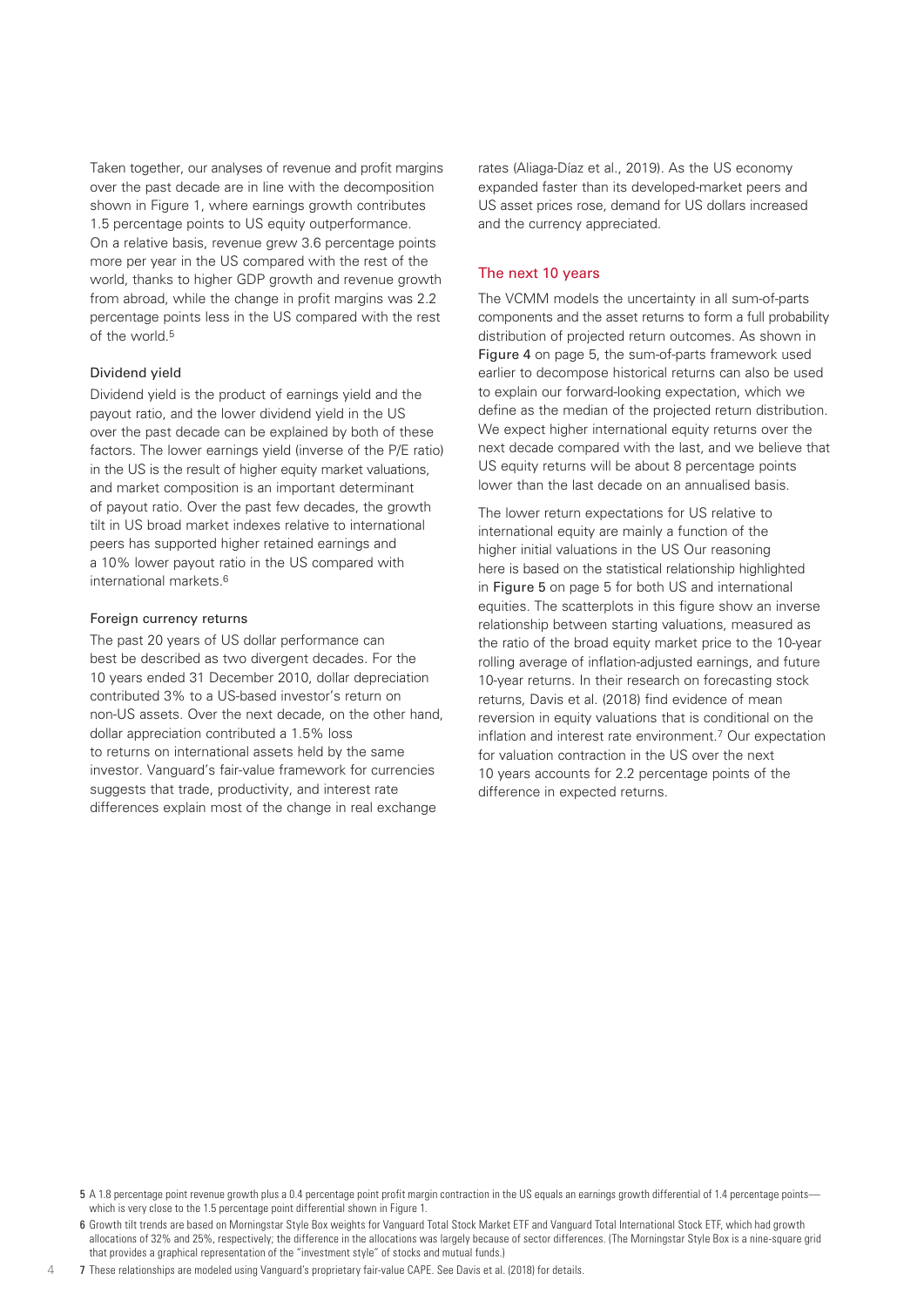

Figure 4. Valuation contraction in the US is expected to drive excess returns internationally over the 10 years ended 30 September 2030

Notes: Forward-looking return estimates are from VCMM, as of September 2020, for the period 1 October 2020, through 30 September 2030. The US equity return is represented by the MSCI USA Index return; the international equity return is represented by the MSCI ACWI ex USA Index return. Sources: Vanguard calculations, based on data from Thomson Reuters Datastream and Global Financial Data.

## Figure 5. Both US and international equities show an inverse relationship between starting valuations and subsequent 10-year returns

Panel A. US equities **Panel B. International equities** Panel B. International equities Vou are and the most of the December 2010. The performance of an index is the second of the MSCI ACWI ex USA Index data from Thomson Reuters Datastream.<br>
Margaret calculations, based on MSCI ACWI ex USA Index data from Th 6 18 You are here Starting valuations (as measured by P/E ratio) 54 –10 –5  $\Omega$ 5 10 15 20 25% 10-year annualised returns 6 18 'ou are here Starting valuations (as measured by P/E ratio) 54 –10 –5  $\Omega$ 5 10 15 20 25%

Past performance is no guarantee of future returns. The performance of an index is not an exact representation of any particular investment, as you cannot invest directly in an index.

Notes: For Panel A, data cover 31 October 1938, through 30 September 2010. For Panel B, data cover 30 November 1989, through 30 September 2020. Starting valuations are measured as the ratio of the broad equity market price to the 10-year rolling average of inflation-adjusted earnings (also known as the Shiller CAPE). For international equities, currency-adjusted returns are calculated by removing the effect of market-capitalisation-weighted spot currency returns of the US dollar relative to the Australian dollar, British pound, Canadian dollar, euro, and Japanese yen, on MSCI ACWI ex USA Index returns across time. Market-capitalisation weights are based on the country composition of the MSCI ACWI ex USA Index. "You are here" marks the decade ended 30 September 2020.

Sources: For Panel A, Vanguard calculations, based on data from Standard and Poor's and Robert Shiller's website at aida.wss.yale.edu/~shiller/data.htm. For Panel B,<br>Vanguard calculations, based on MSCI ACWI ex USA Index d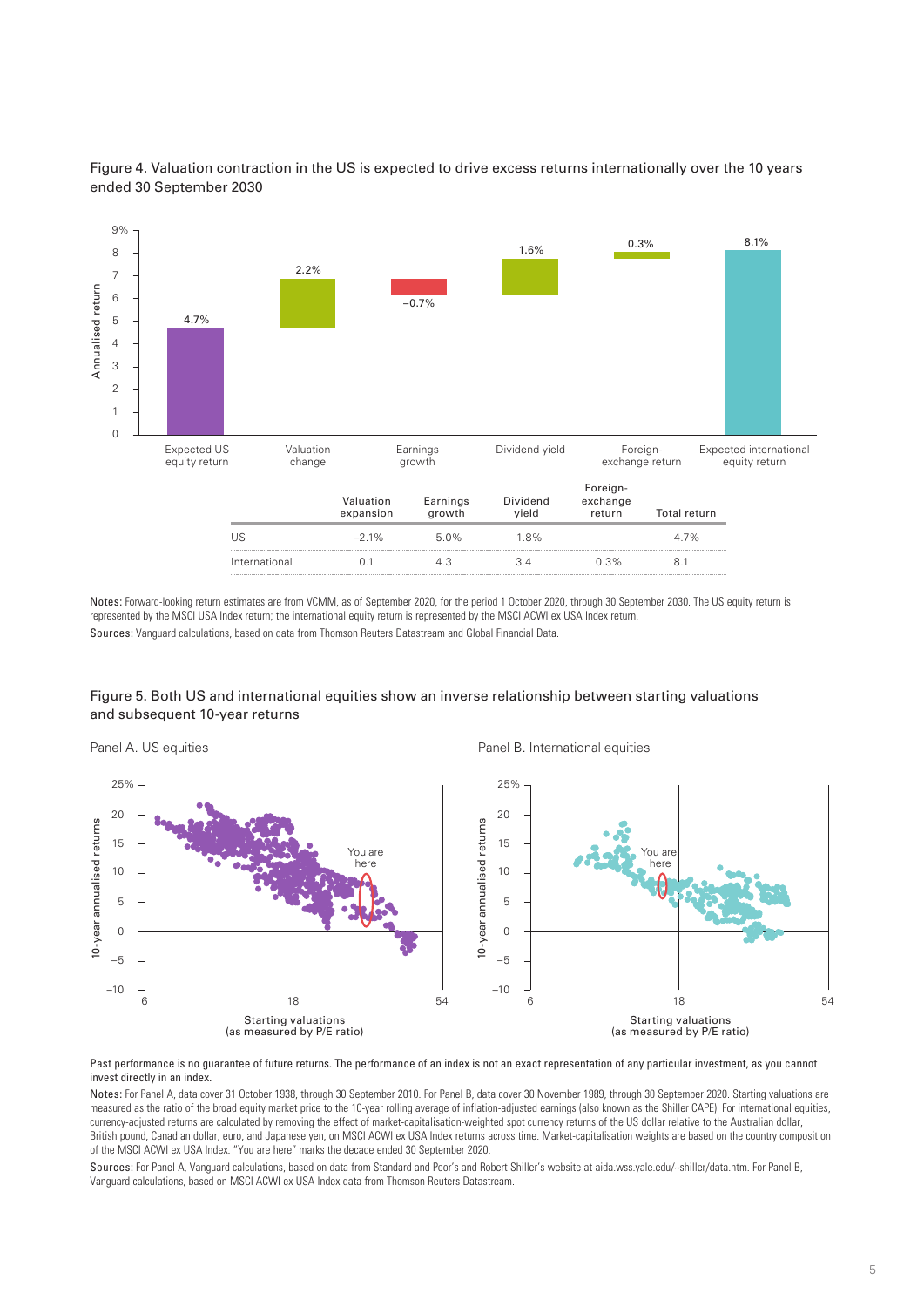Our earnings growth outlook for the next decade is 5% in the US and 4.3% internationally, down from the 6.3% and 4.8% we saw over the past decade. Our estimate uses the framework and model presented in the previous section on past results. Lower potential GDP will result in lower revenue growth. We expect US profit margins to decline further but (reflecting the benefits of globalisation) only to their post-1990s average rather than the lower full historical average.8 Figure 6 shows all of the inputs and outputs used in our estimate.

The valuation and earnings outlooks suggest that although equity valuations have historically displayed mean-reversion properties conditional on the macroeconomic environment, our view does not require valuations to mean-revert. Figure 7 illustrates this for the US by showing that even if interest rates remain low 10 years from now—which would provide support for equity valuations—less valuation contraction will likely be offset by lower economic and earnings growth over the same period.

Regarding our outlook for foreign exchange, we find that a framework that considers inflation and interest rates in projecting currency returns over a 10-year

## Figure 6. Global growth and globalisation trends will drive earnings growth rates over the next decade

|                      | <b>United States</b> | International |
|----------------------|----------------------|---------------|
| Potential GDP        | 37%                  | $4.2\%$       |
| Revenue growth       | 53                   | 43            |
| Profit margin growth | $-0.3$               | ი ი           |
| Earnings growth      | 50                   | 1 3           |

Note: Data are as of October 2020.

Sources: Vanguard calculations, based on data from the US Bureau of Economic Analysis, Oxford Economics, and FactSet. Potential GDP is from the International Monetary Fund's World Economic Outlook database. For details on model parameters, see Footnote 2 of this paper.

horizon is more practical than our fair-value model.<sup>9</sup> The VCMM uses inflation differentials according to purchasing power parity (PPP) conditions and real interest rate differentials (a proxy for real economic growth) to forecast currency returns. This approach suggests that dollar depreciation against the basket of international currencies will contribute an annualized positive return of 0.3% to international equities for an unhedged US investor.

## 16% 0-year US Treasury bond yield 10-year US Treasury bond yield 14 12 10 8 4  $\overline{2}$  $\overline{0}$  $\frac{1}{12\%}$ 2 3 4 5 6 7 8 9 10 11 Nominal US GDP growth over the previous 10-year period

## Figure 7. Low interest rates are associated with low GDP growth

Note: Data cover 31 January 1962, through 30 September 2020. Source: Vanguard calculations, based on data from Thomson Reuters Datastream.

6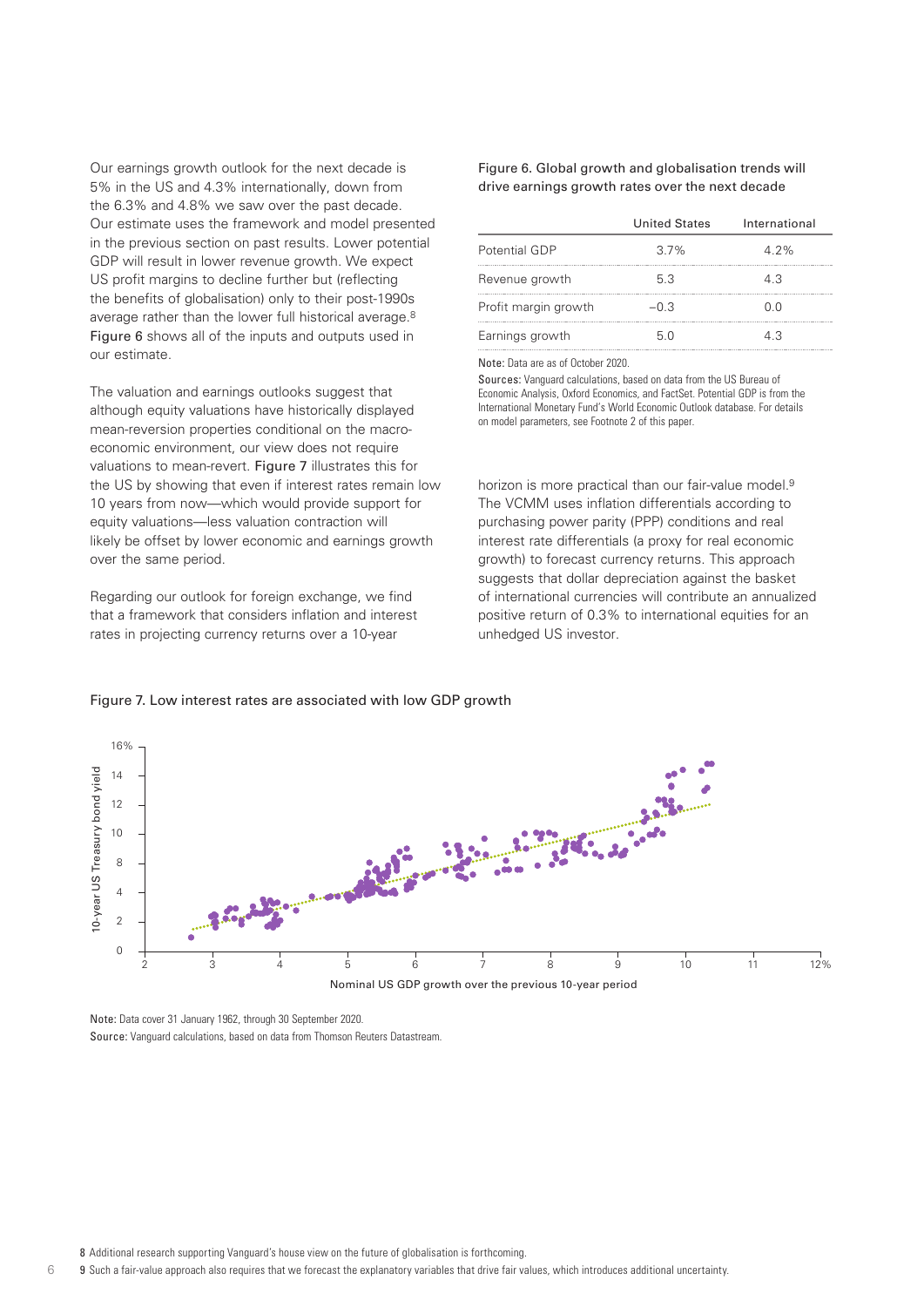Accounting for the positive correlation between the two return series, Figure 8 visualises our outlook for 10-year relative performance by plotting each of the 10,000 VCMM simulated annualised returns for US and non-US equity on separate axes. The increasing

share of blue dots from 2015 to 2020 suggests a growing likelihood of international equity outperformance relative to the US market. That probability stands at 80% as of September 2020, compared with 65% in September 2015.

## Figure 8. Likelihood of international equity outperformance





Panel B. September 2020: US outperforms international in 2 out of 10 simulations



Note: Figure shows the results of 10,000 VCMM simulations for projected 10-year annualised returns as of September 2015 (Panel A) and September 2020 (Panel B). Source: Vanguard.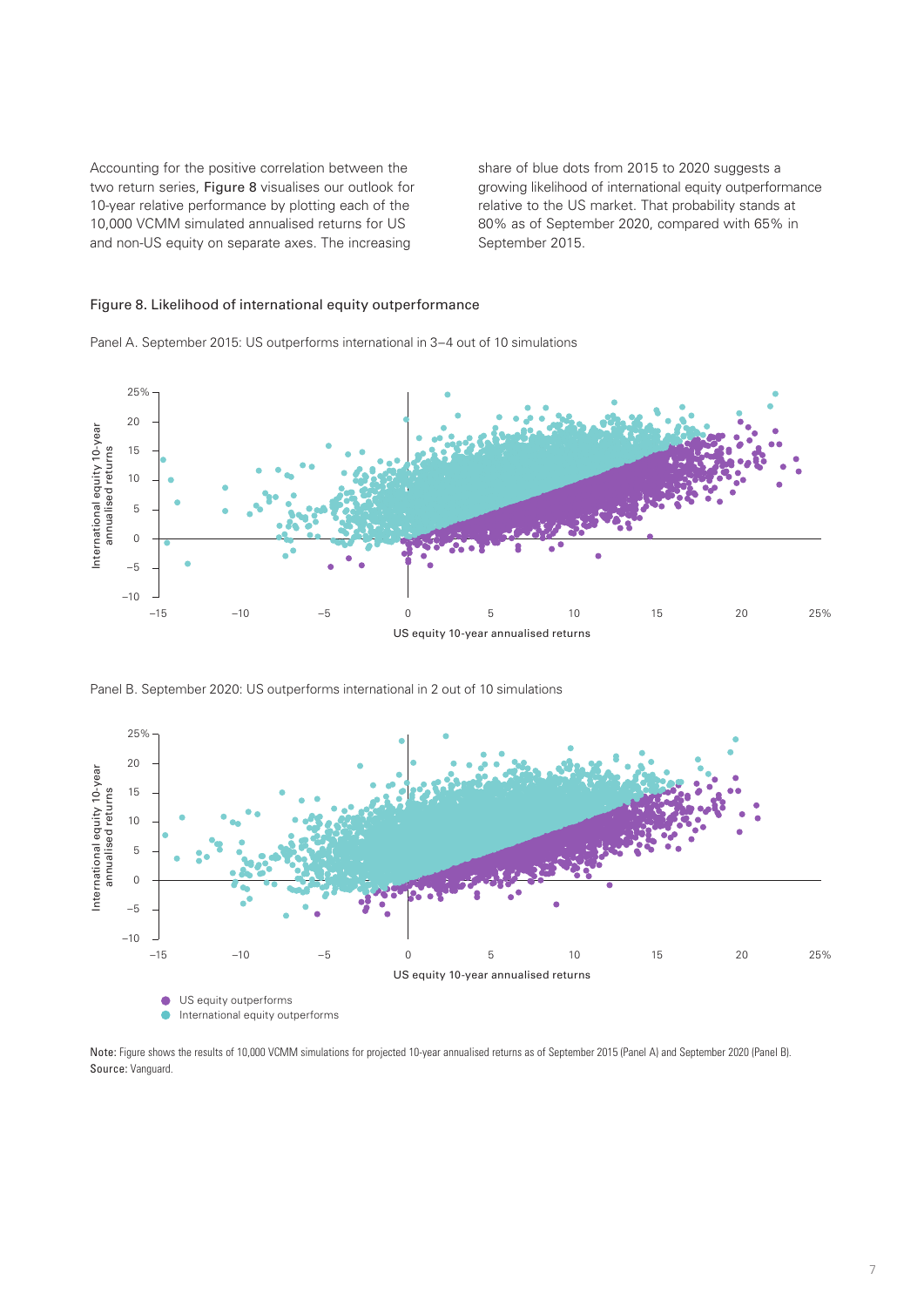## Portfolio return outlook

Despite the high probabilities shown in Figure 8, the inherent uncertainty in our outlook supports a balanced equity allocation. Figure 9 presents portfolio risk and expected return measures for five hypothetical 60% equity/40% bond portfolios in two future 10-year periods—one where US equities outperform and one where international equities outperform.

The figure shows that for a 60/40 portfolio with a 100% US allocation, a future where US equities outperform would likely result in a return enhancement of 0.3–0.6 of a percentage point compared with more balanced portfolios—but a future where international equities outperform would result in a return shortfall of 0.8–1.4 percentage points.10 Though uncertainty remains, a balanced portfolio that includes both US and international equities would (at least) be expected to result in a more symmetrical pay-off. Investors who maintain a diversified equity portfolio might not achieve the best performance but they do avoid the risk of choosing incorrectly and missing out on higher returns.

Beyond returns, it is also important to consider risk in the portfolio. Our analysis uses expected maximum drawdown—obtained by calculating the high to low point for each of the 10,000 VCMM simulation paths and taking the median—as the key risk metric.11 We find that under both scenarios shown in Figure 9, the downside risk of a balanced equity allocation is as good or better than that of a 100% allocation to either US or international equities.

## Conclusion

The past 10 years have been tremendous for US stocks relative to their international peers, largely because investors expected the US to grow faster and it did. Now, however, higher valuations and slower earnings growth in the US relative to the past decade make future outperformance unlikely. As a result, we expect that investors who maintain globally diversified equity portfolios will be rewarded in the years ahead.

## Figure 9. Balanced equity allocations make sense, whatever the future holds







Notes: Forward-looking return estimates are from VCMM, as of September 2020. The expected maximum drawdown is the median of the differences between the high and low points of each VCMM simulation path.

- 11 We believe that maximum drawdown—the median of the differences between the high and low points of each VCMM simulation path—represents a better view of
- the risk associated with equity allocations in a portfolio than standard deviation.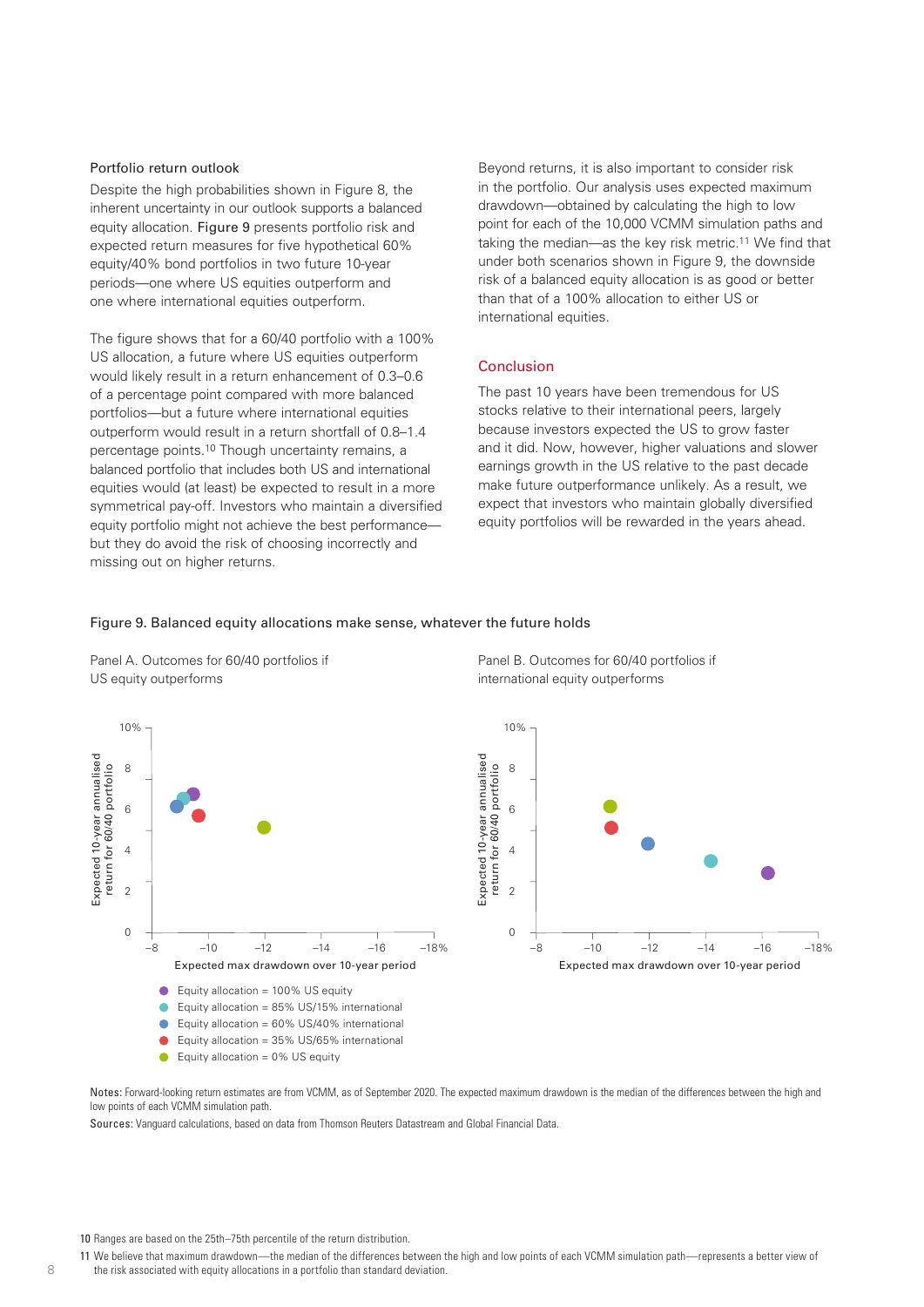## **References**

Aliaga-Díaz, Roger, Qian Wang, Giulio Renzi-Ricci, Asawari Sathe, and Jonathan Petersen, 2019. *Global Macro Matters— The US Dollar at a Crossroads: Estimating Fair Value*. Valley Forge, Pa: The Vanguard Group.

Bogle, John C., 1991. Investing in the 1990s. *The Journal of Portfolio Management* 17(3): 5–14.

Bogle, John C., 1995. The 1990s at the Halfway Mark. *The Journal of Portfolio Management* 21(4): 21–31.

Bogle, John C., and Michael W. Nolan, 2015. Occam's Razor Redux: Establishing Reasonable Expectations for Financial Market Returns. *The Journal of Portfolio Management* 42(1): 119–134.

Davis, Joseph, Roger Aliaga-Díaz, Harshdeep Ahluwalia, and Ravi Tolani, 2018. Improving US Stock Return Forecasts: A "Fair-Value" CAPE Approach. *The Journal of Portfolio Management* 44 (3): 43–55.

Ferreira, Miguel, and Pedro Santa-Clara, 2011. Forecasting Stock Market Returns: The Sum of the Parts Is More Than the Whole. *Journal of Financial Economics* 100(3): 514–537.